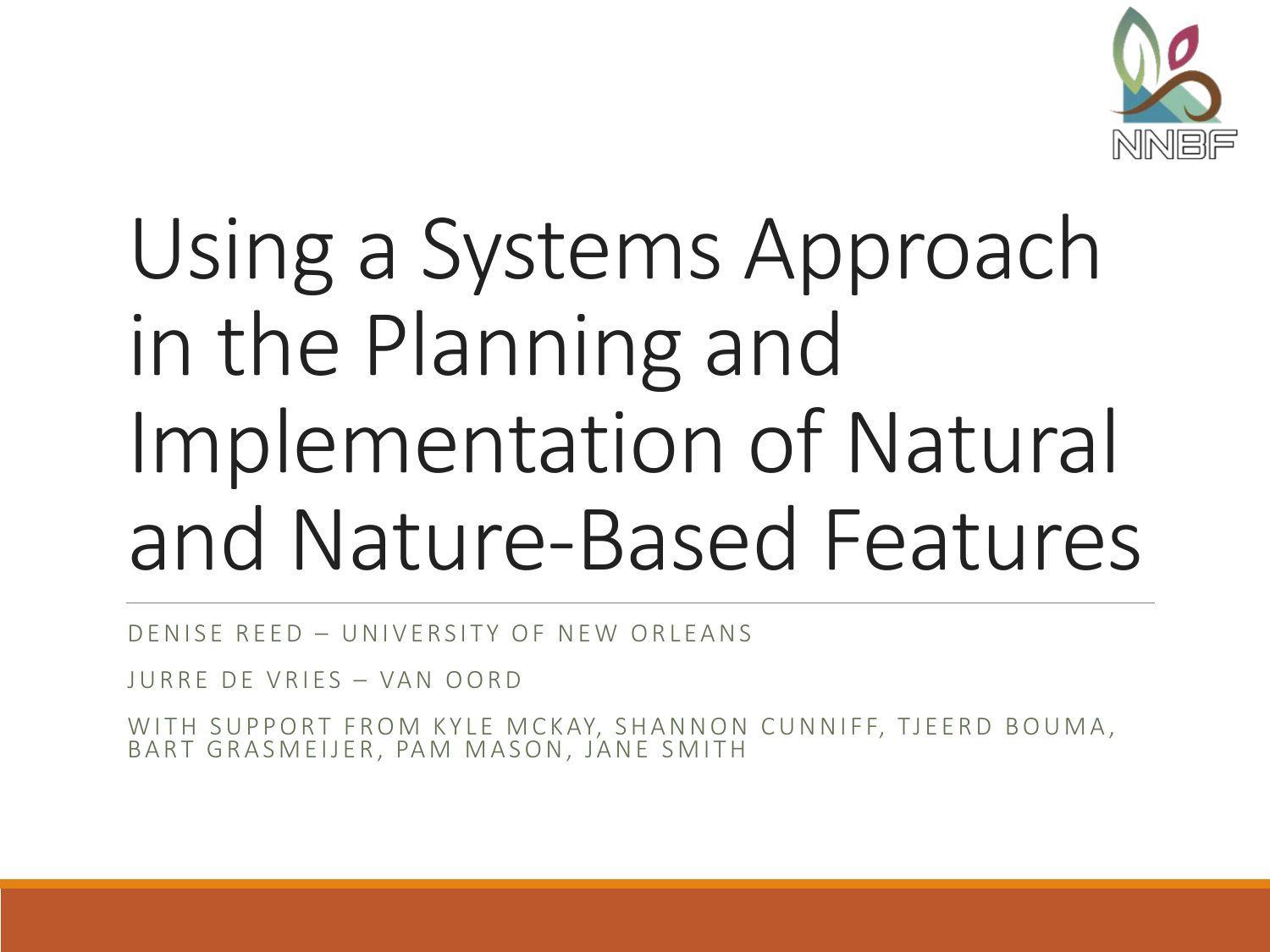

### Key Messages

System thinking means considering physical, biological and social processes, and their interactions.

An understanding of the actors and processes within a system are a prerequisite to create a suitable, sustainable and well-functioning NNBF solution, promoting innovative partnerships and potential leveraging of resources.

NNBF solutions for flood risk reduction develop over time and space. An understanding of natural system dynamics is essential.

System thinking enables the assessment of multiple potential outcomes, supports multifunctional design, and facilitates direct engagement with stakeholders.

System thinking can be used to implement NNBF solutions on a large system scale ('think big') or to integrate many small projects ('start small').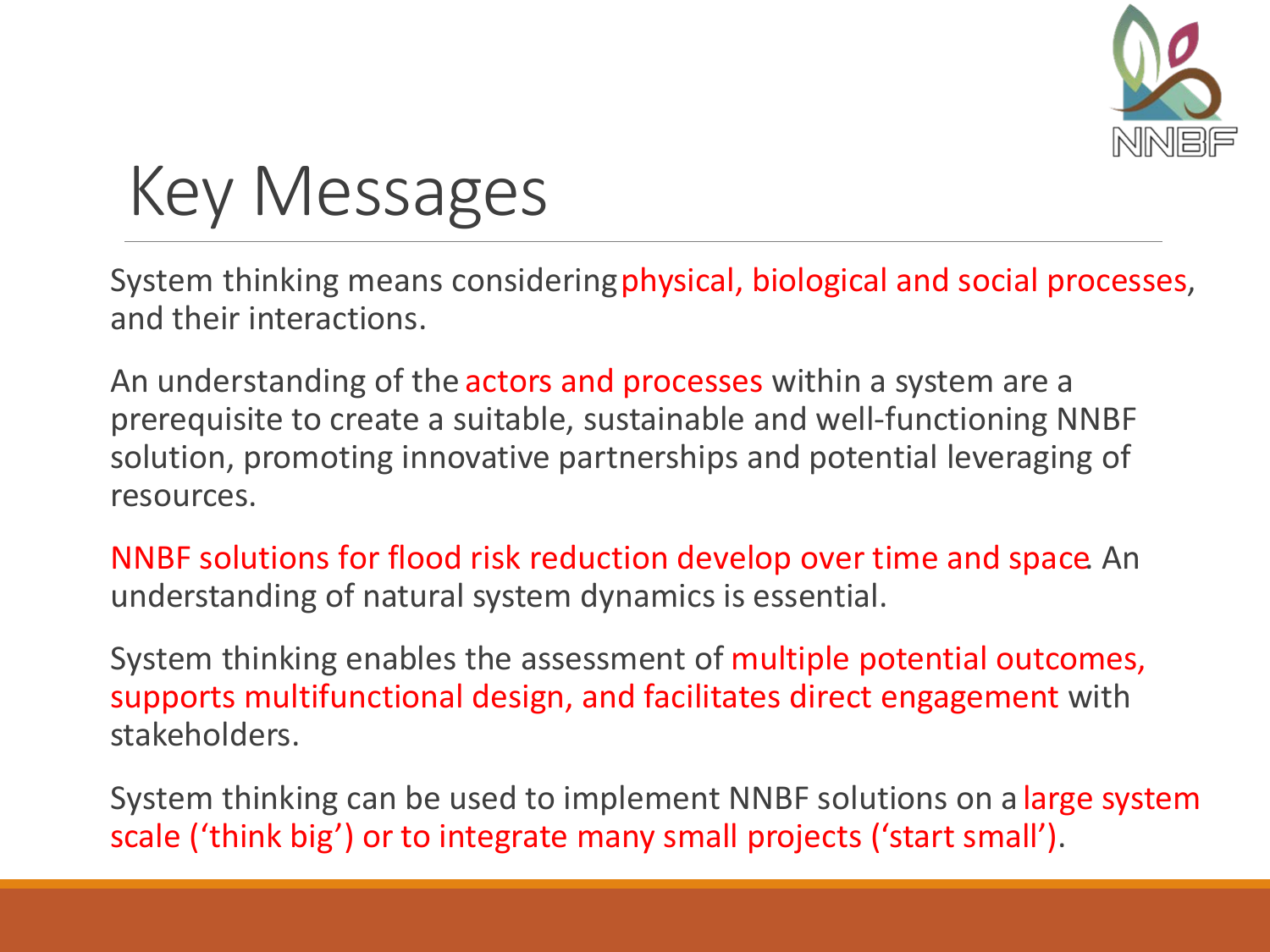

### Systems Approach?

*Physical Geography:* 'A system is a structured set of objects and/or attributes. These objects and attributes consist of components or variables (i.e. phenomena which are free to assume variable magnitudes) that exhibit discernible relationships with one another and operate together as a complex whole, according to some observed pattern." Chorley and Kennedy, 1971

*Ecology*: "An interlocking complex of processes characterized by many reciprocal cause-effect pathways". Watt, 2013

*Engineering*: "Systems Engineering is the science of designing complex systems, by the efficient use of resources in the form of men, money, machines and materials, so that the individual submen, money, machines and materials, so that the individual sub-<br>systems making up the overall system can be designed, fitted together, checked and operated so as to achieve the overall objective in the most efficient way". Jenkins, 1969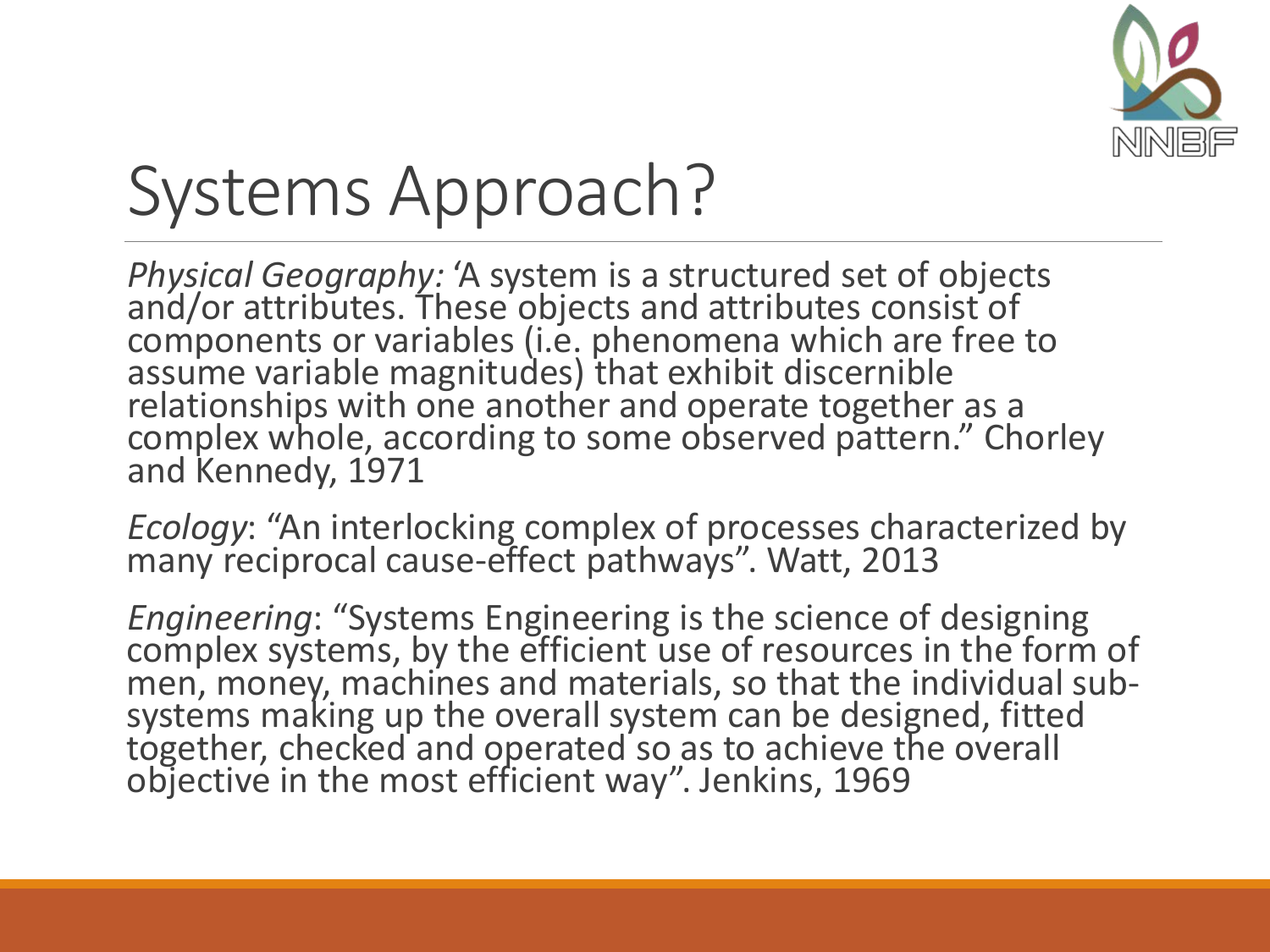

### Principles for Using a Systems Approach in Flood Risk Management

Principle 1: Life safety is where flood risk management begins, but not where it ends

Principle 2: Flood risk management is nested in an interconnected socio-ecological landscape

Principle 3: Sustainable systems are resilient to disturbances

Principle 4: System-wide planning is a process worth the investment

Principle 5: Short-term benefits are balanced with longterm outcomes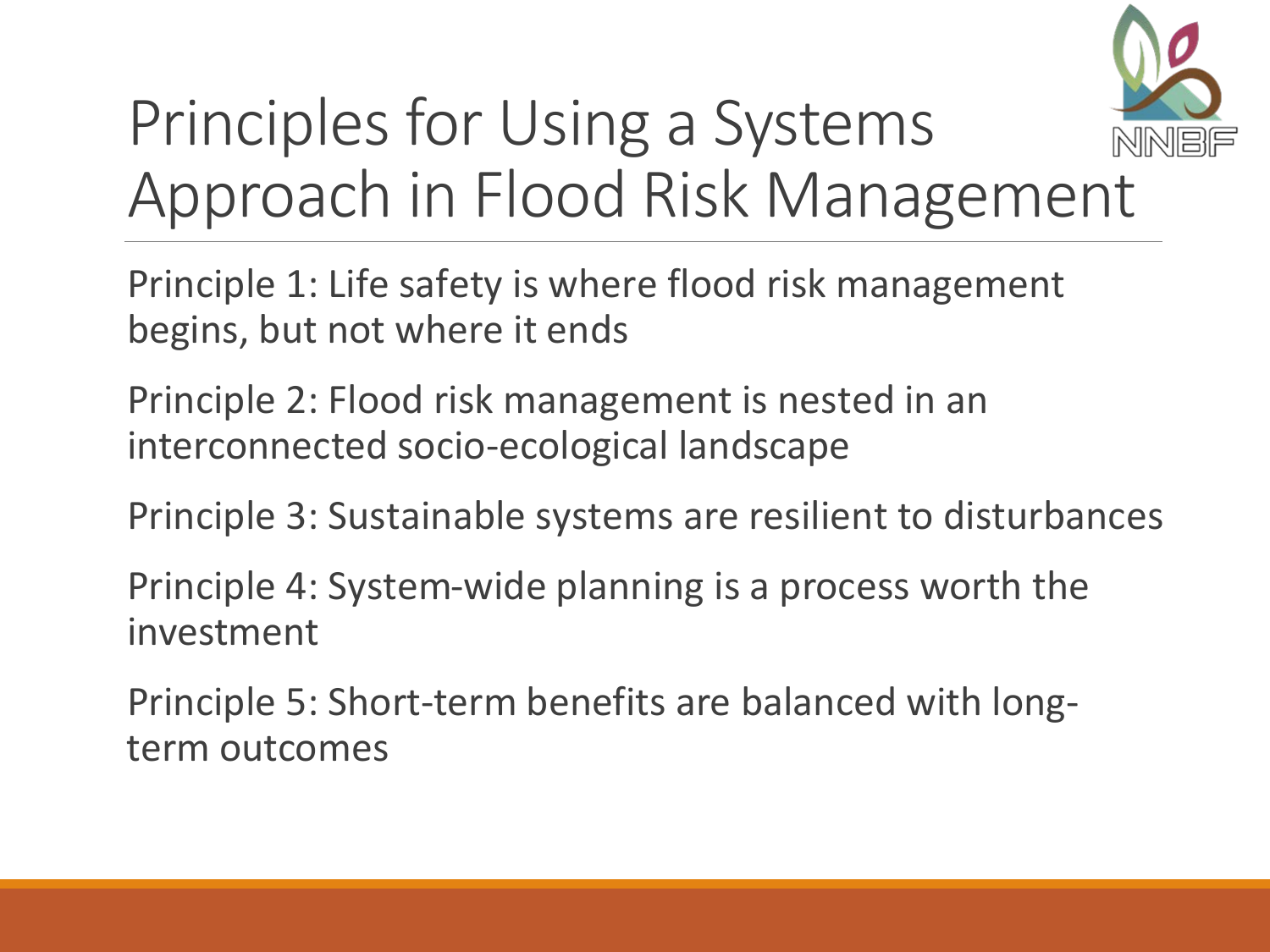

### Contextualize: 1. Society

Who needs to be involved?

NNBF projects may require more space to be effective than traditional engineering approaches

◦ understanding current use of the foreshore or floodplain for economic or recreational uses by the community can be important to ensure local support.

Example – Demak in Northern Java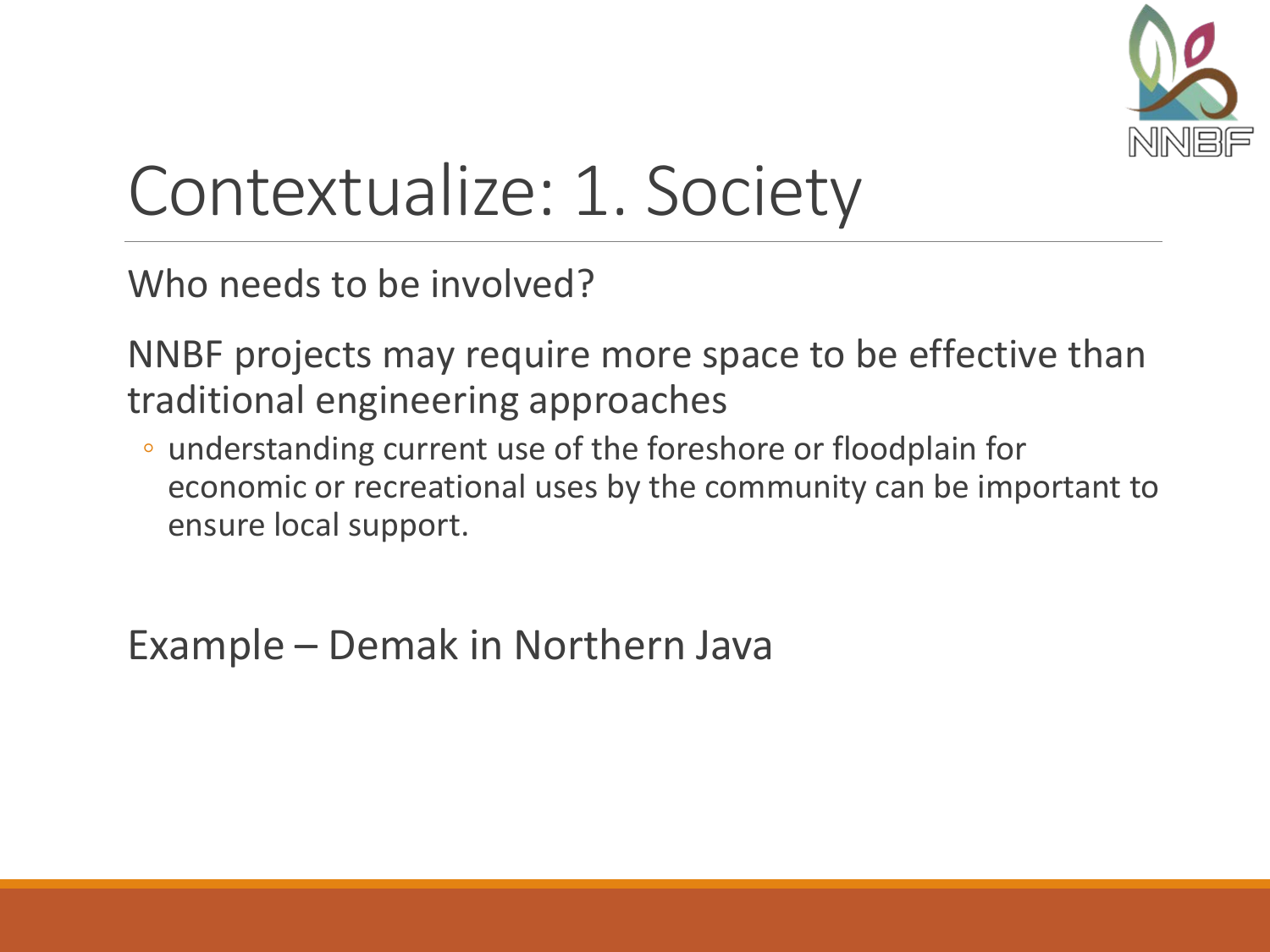Sea level rise will result in flooding 6 kilometres inland by 2100, affecting over 70,000 people and 6000 hectares of aquaculture ponds. In the long run 30 million people may be affected by coastal erosion

Bio-Rights agreement

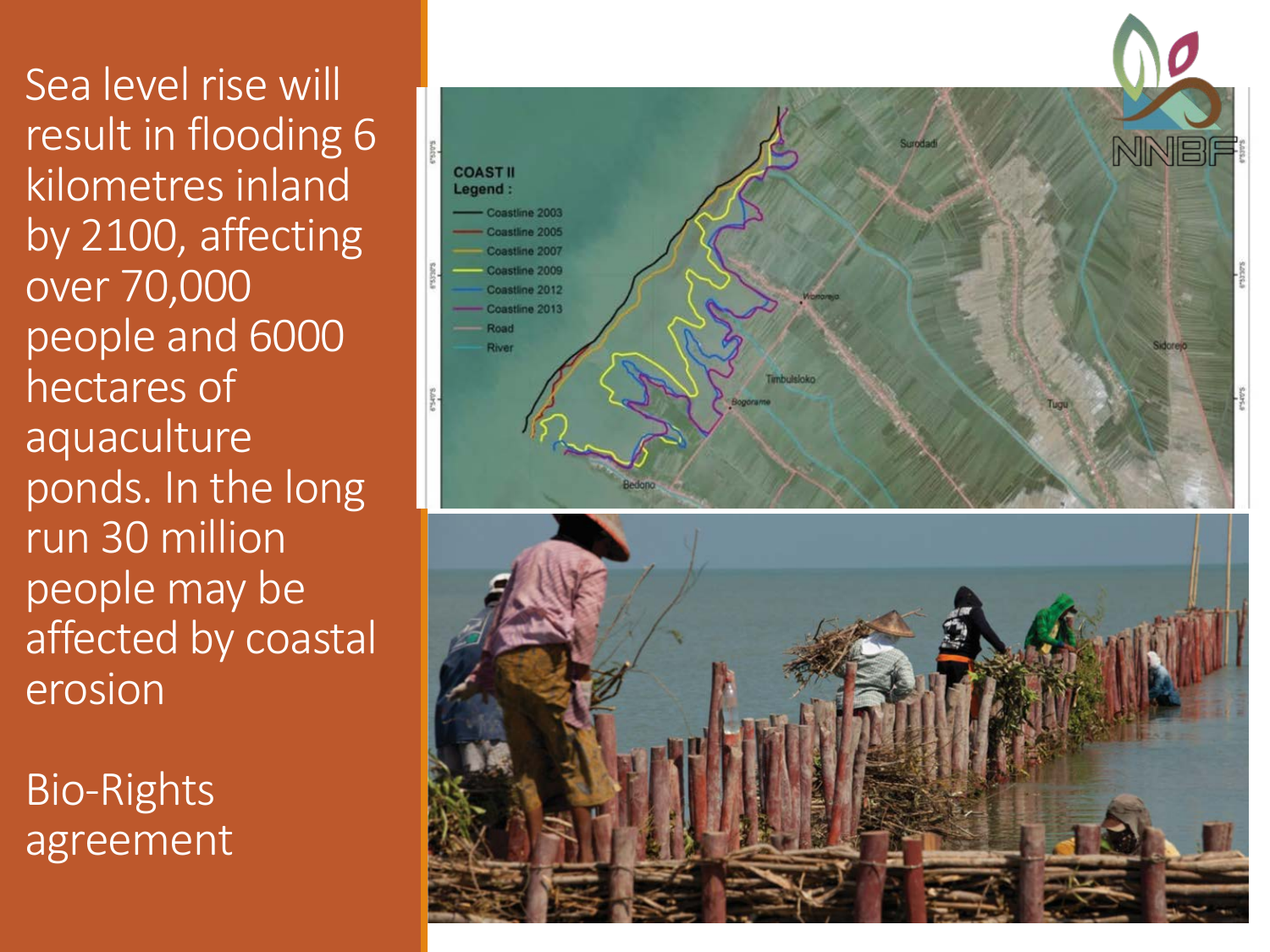### Contextualize: 2. Time and Space



#### Larsen and Kraus, 1995

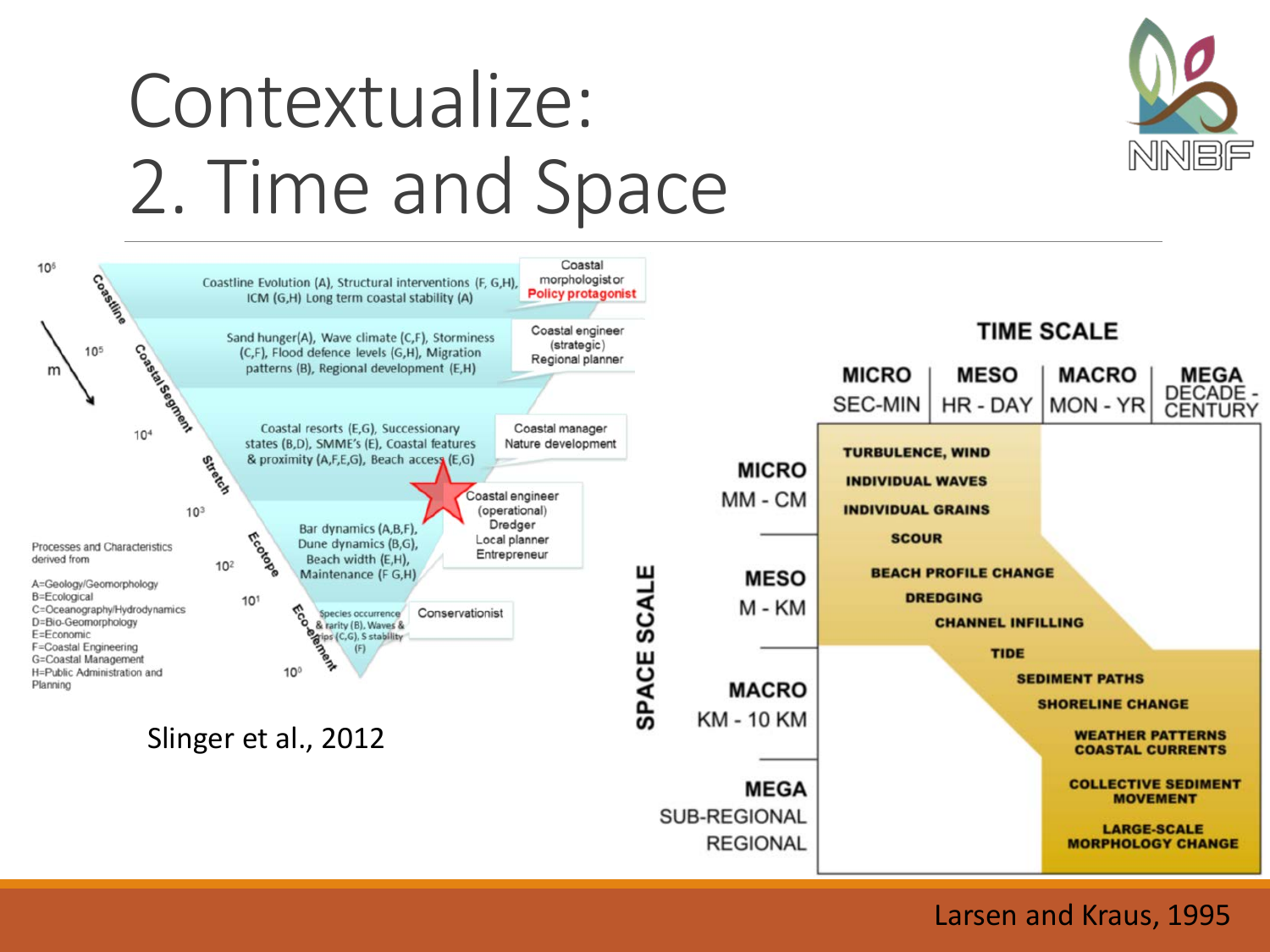

## Analyze

The approach to analysis must be tailored to the needs of the problem, the system and the project.

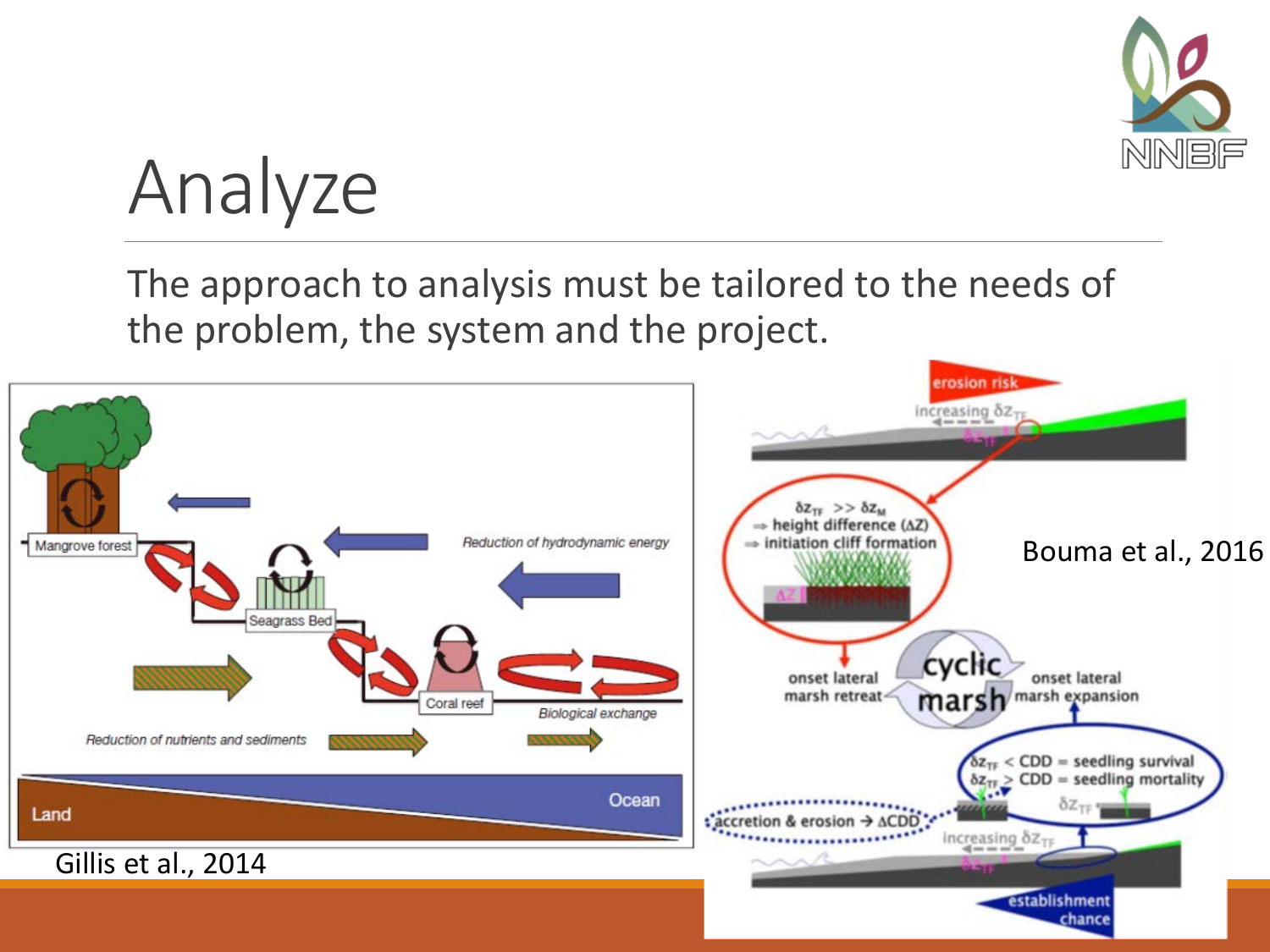

## Decide and Manage

A broader view of costs and benefits

Frame of Reference approach can link high level policy with on the ground action



van Koningsveld and Mulder, 2004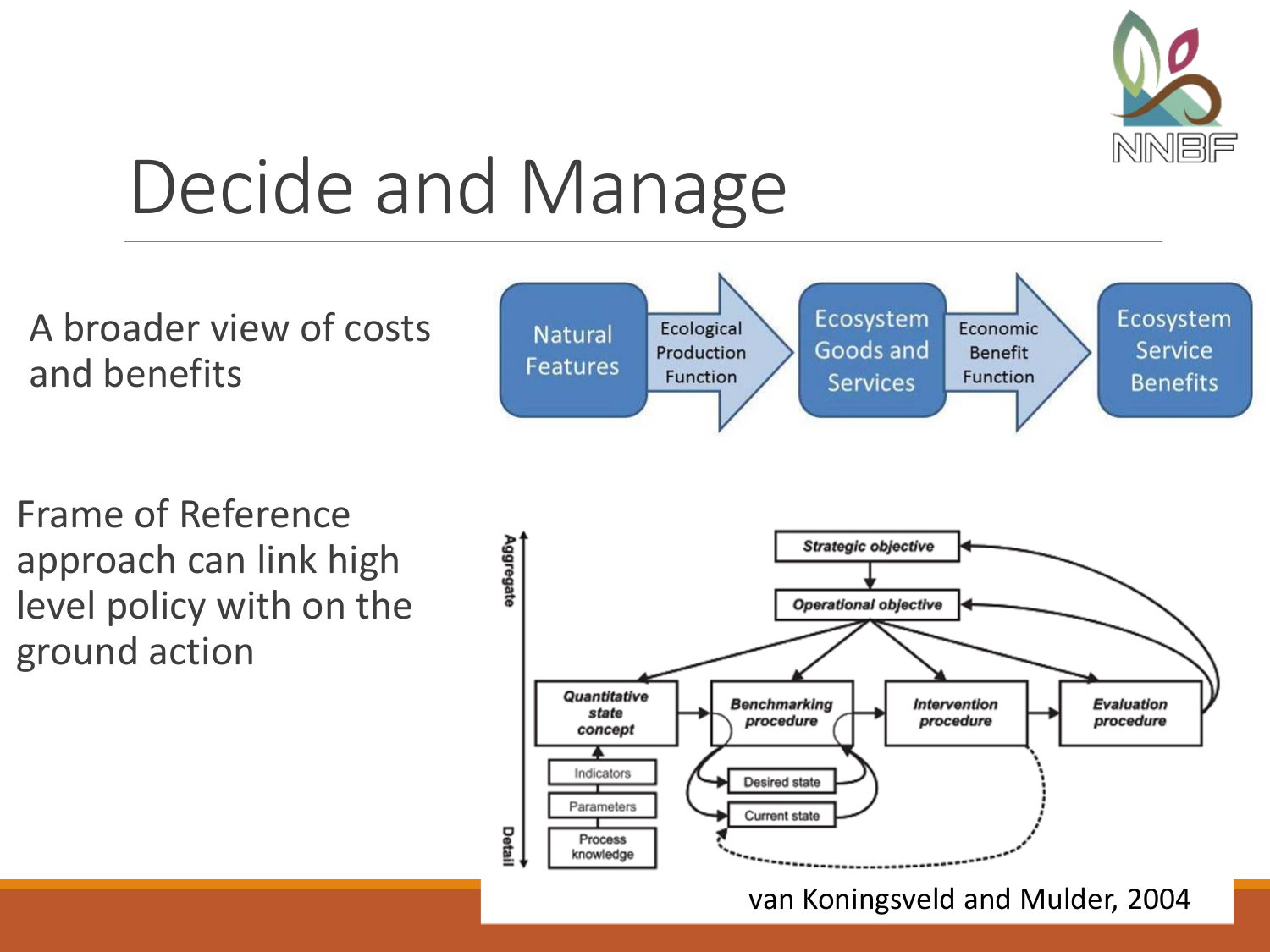

# Concluding Thoughts

System thinking is an essential component in developing sustainable long-term vision in any setting

- requires consideration of the interactions and feedback mechanisms that influence flood risk and how different interventions might shape long-term development.
- identifies opportunities to create added value that might have been overseen if a narrow problem-solving approach was adopted.

### Scale matters

- Who is involved?
- What do we need to consider?